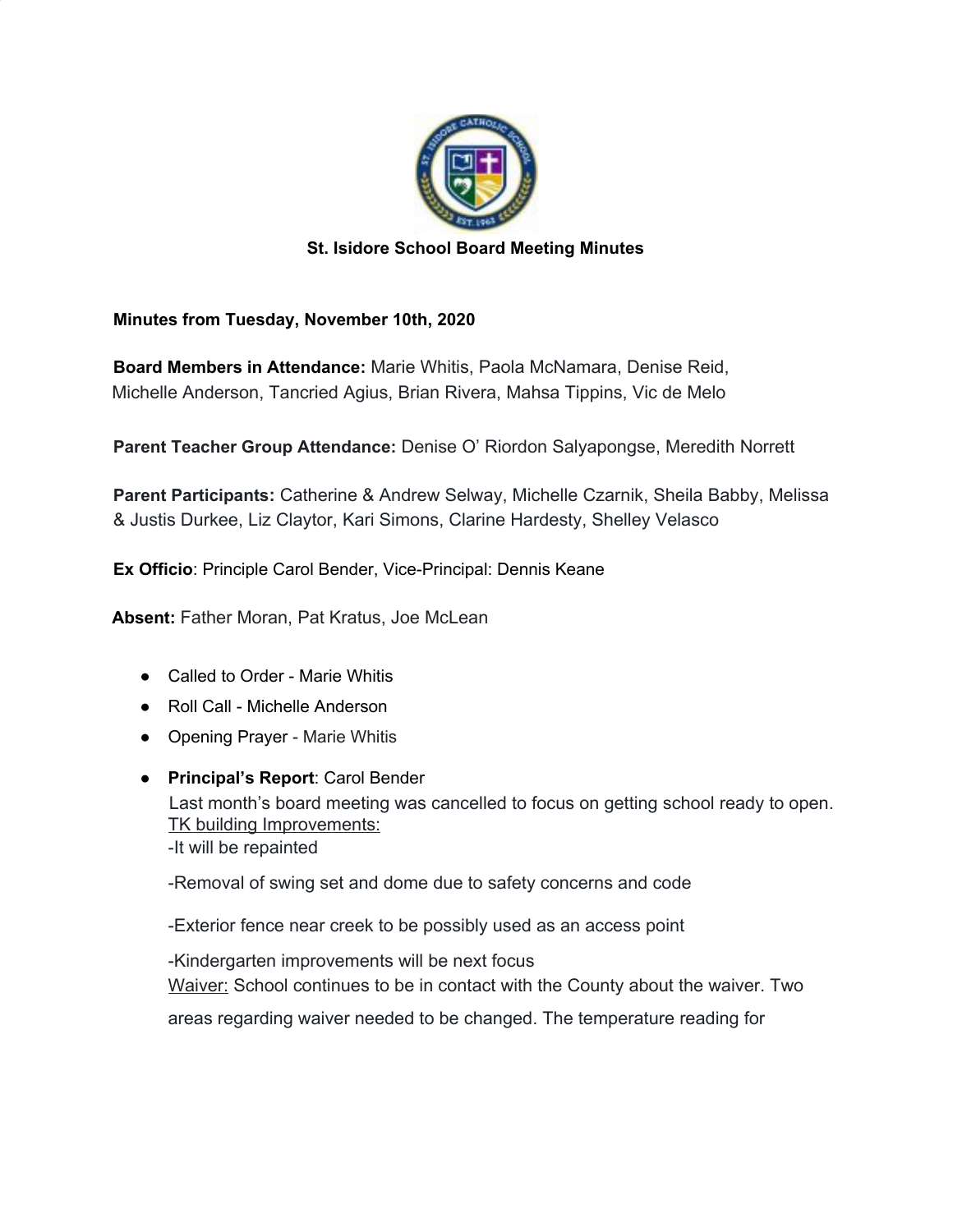students and the COVID matrix. School will continue to provide updates regarding waiver. At this time the waiver has not been approved.

Attending Waitlist: School will look at enrolling siblings come January. Self-Reporting regarding COVID: The school will be sending a card home so parents can do daily check-ins of their children in terms of health. Faculty and staff emphasize the importance of Holiday travel and returning to school after breaks. Procedures and guidelines will be set in place to help manage the safety of all. Students: Currently, 101 students are on the distance-learning platform. Prospective Board Members: For the Board positions currently open, applicants and letters will be reviewed by the Board and candidates will be interviewed next month. As of now, we have eight individuals who were recommended or have submitted letters of interests.

Technology Update: Fiber was installed externally replacing our modem on 11/9 which should help with the performance for the distance learning platform and speed. Internal fiber is scheduled to be installed on 11/24.

New Teachers: We have hired two new teachers. One will replace Mrs. Sullivan in Kindergarten when she goes on maternity leave. The second will join the Junior High Team to help the Math Department in Mrs. Koskowich's absence.

● **PTG Report**: Denise O' Riordon Salyapongse

- Push for our annual fund is complete for the month of October with a good turnout. -Planning to have another push month come spring.

-SIS will have an online Sip n Shop event in November.

-Our Annual Auction event will be online this Spring.

-Golf Classic is on the books for May at Blackhawk Country Club.

-The Fun Run is also tentatively set for April.

## **● School Community Members Present:**

-Communication is the core issue presented by families. Families are wanting more communication from the school.

-School needs to be extra cognizant of communication during these unprecedented